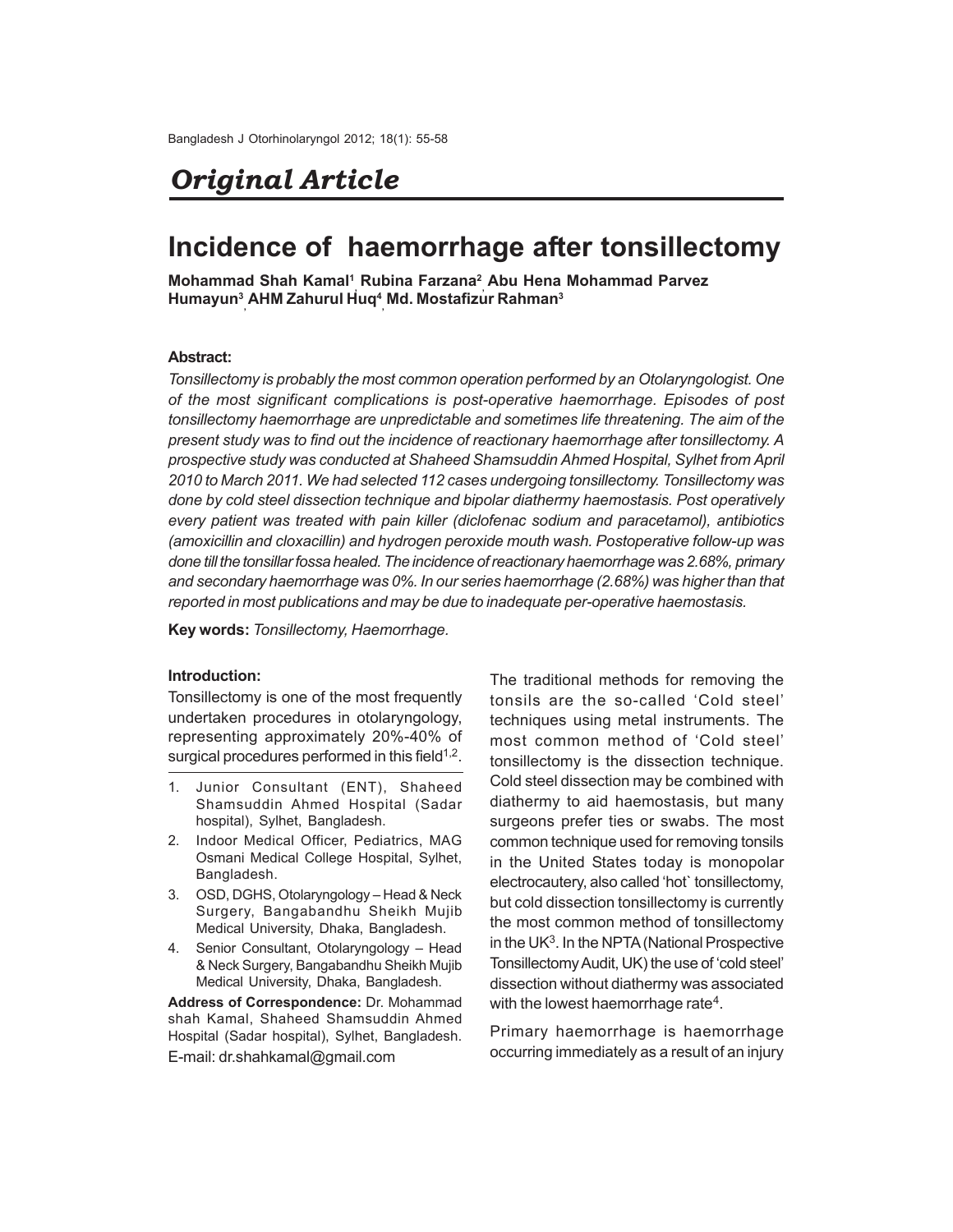or surgery. Reactionary haemorrhage is haemorrhage within 24 hours after surgery and is usually caused by dislodgement of clot after resuscitation from general anesthesia, normalization of blood pressure and vasodilatation. Reactionary haemorrhage may also result from technical failure such as slippage of ligature. Secondary haemorrhage is caused by sloughing of the wall of a vessel. It usually occurs 7-14 days after surgery and is precipitated by factors such as infection, pressure necrosis or malignancy<sup>5</sup>.

The most significant immediate complication of tonsillectomy is reactionary haemorrhage. By definition this occurs up to 24 hours postoperatively, but the vast majority of reactionary haemorrhage occurs within the first eight hours. Reactionary haemorrhage after tonsillectomy is not uncommon, occurring in about 0.5-1% of operations $6, 7$ .

Haemorrhage varies according to techniques used for tonsillectomy. According to NPTA, using cold steel and ties/pack technique primary and secondary haemorrhage were 0.8% and 1% respectively. Using cold steel and mono-polar diathermy the rate of primary and secondary haemorrhage were 0.5% and 2.4%, using cold steel and bipolar diathermy the rate were 0.5% and 2.3% respectively<sup>8</sup>. None of the techniques seem to be significantly more prone to reactionary haemorrhage than the others.

In a Singaporean study, the incidence of primary and secondary haemorrhage was 0.6% and 7.1% respectively. The use of postoperative antibiotics did not significantly affect the incidence of haemorrhage $9$ .

A study reported that the incidence of primary haemorrhage was 0.4% and secondary haemorrhage was 2.8%. Routine prescription of antibiotics to prevent secondary haemorrhage is probably not useful, therefore antibiotic use be reserved to a few selected cases<sup>10</sup>.

Most of the studies on the incidence and management of post tonsillectomy haemorrhage come from the western countries. Our aim was to study the local scope of this complication and to assess the safety of tonsillectomies in our hospital. In this study we tried to find out the incidence of reactionary, primary and secondary haemorrhage after tonsillectomy. We have selected 112 cases undergoing tonsillectomy. Tonsillectomy was done by cold steel dissection technique and bipolar diathermy haemostasis.

Post operatively every patient was treated with pain killer (diclofenac sodium and paracetamol), antibiotics (amoxicillin and cloxacillin) and hydrogen peroxide mouth wash. Postoperative follow-up was done till the tonsillar fossa healed.

#### **Methods:**

Aim and Objective: To assess the incidence of reactionary haemorrhage after tonsillectomy operation.

Type of Study: Prospective study.

Place of Study: Shaheed Shamsuddin Ahmed Hospital, Sylhet.

Study Period: April 2010 to March 2011.

Study population: 112 patients admitted for tonsillectomy during the study period.

Methods of sampling: Patients suspected of chronic tonsillitis are evaluated properly by detailed history taking, clinical examination and relevant investigation.

Technique of tonsillectomy: Cold steel dissection technique and Bipolar diathermy haemostasis under general anaesthesia.

Data collection: Relevant data were collected in a pre-designed data collection sheet for each of the patient with chronic tonsillitis who was undergone tonsillectomy.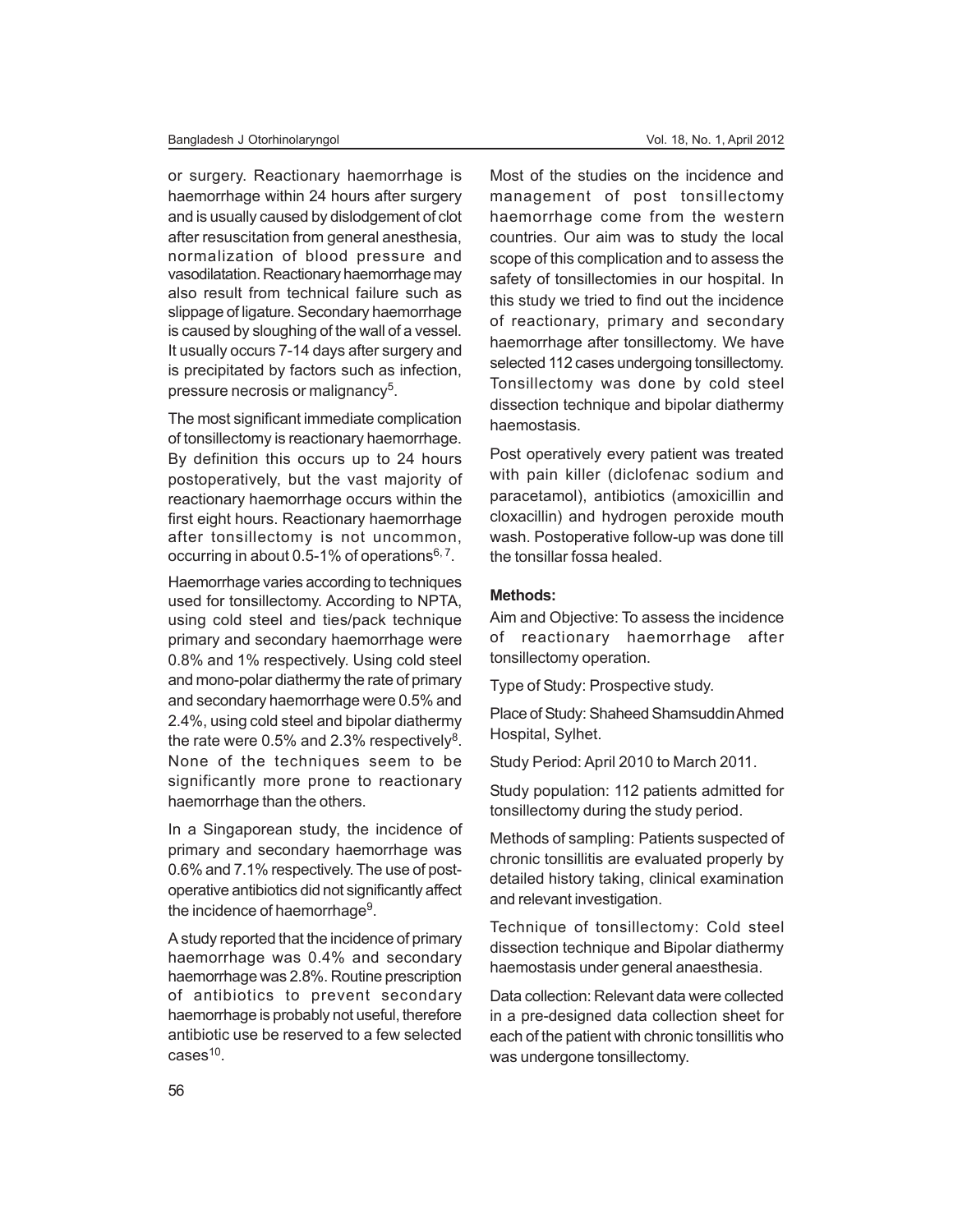Post operative management: Every patient was treated with pain killer (diclofenac sodium and paracetamol), antibiotics (amoxicillin and cloxacillin) and hydrogen peroxide mouth wash.

Postoperative follow-up: Post-operative follow up was done till the tonsillar fossa healed.

**Table-I** *Age distribution of the cases (n=112)*

#### **Results:**

| Age group | Number   | Percentage |
|-----------|----------|------------|
|           | of cases | $(\% )$    |
| $0 - 10$  | 8        | 7.14       |
| $11 - 20$ | 56       | 50         |
| 21-30     | 30       | 26.78      |
| $31 - 40$ | 14       | 12.5       |
| 41-50     | 2        | 1.78       |
| 51-60     | 2        | 1.78       |

In this table, 50% (56 cases) were from 11- 20 age groups. Highest age of the tonsillectomy patients was 55 years and lowest age was 6 years. Mean age was 22.21 years.

# **Table-II** *Incidence of Haemorrhage (n=112)*

| Type of                    |          | Number Percentage |
|----------------------------|----------|-------------------|
| haemorrhage                | of cases | (%)               |
| Primary                    | O        | O                 |
| Reactionary                | 3        | 2.68              |
| Secondary                  | ი        | O                 |
| No other complications 109 |          | 97.32             |

Reactionary haemorrhage was 2.68%.

## **Discussion:**

Tonsillectomy is one of the common operations performed by an Otolaryngologist. Most significant complications are postoperative haemorrhage. Episodes of post tonsillectomy haemorrhage are unpredictable and sometimes life threatening. In this study we tried to find out the incidence of primary, reactionary and secondary haemorrhage after tonsillectomy. 'Haemorrhage 'was defined as a bleed that prolonged the patient's hospital stay, required blood transfusion, a return to the operating theatre, or in the case of 'secondary' haemorrhage readmission to hospital. Table-I shows, 50% (56 cases) were from 11-20 age group, 26.78% (30 cases) were from 21-30 age group, 12.5% (14 cases) were from 31-40 age group and 7.14% (8 cases) were from 0-10 age group. The highest age of the tonsillectomy patients was 55 years and the lowest age was 6 years. The mean age was 22.21%.Table-II shows, 60.71% (68 cases) were female and 39.29% (44 cases )were male.

Table-III shows, the incidence of reactionary haemorrhage was 2.68% and Secondary haemorrhage was 0%. According to a study, incidence of primary haemorrhage was 0.5- 1% and secondary haemorrhage was 1%<sup>6</sup>. According to another series incidence of primary haemorrhage was 0.56% and secondary haemorrhage was 16.8%<sup>4</sup>. A study revealed that primary haemorrhage was 0.6% and secondary haemorrhage was 3.7%<sup>7</sup>. According to a series primary and secondary haemorrhage was 0.65 and 7.1% respectively<sup>9</sup>. According to a literature paper, reactionary and secondary haemorrhage was 0.45 and 2.8% respectively<sup>10</sup>.

In our series reactionary haemorrhage (2.68%) was higher than that reported in most publications and may be due to inadequate per-operative haemostasis. Primary and secondary haemorrhage was nil (0%) and